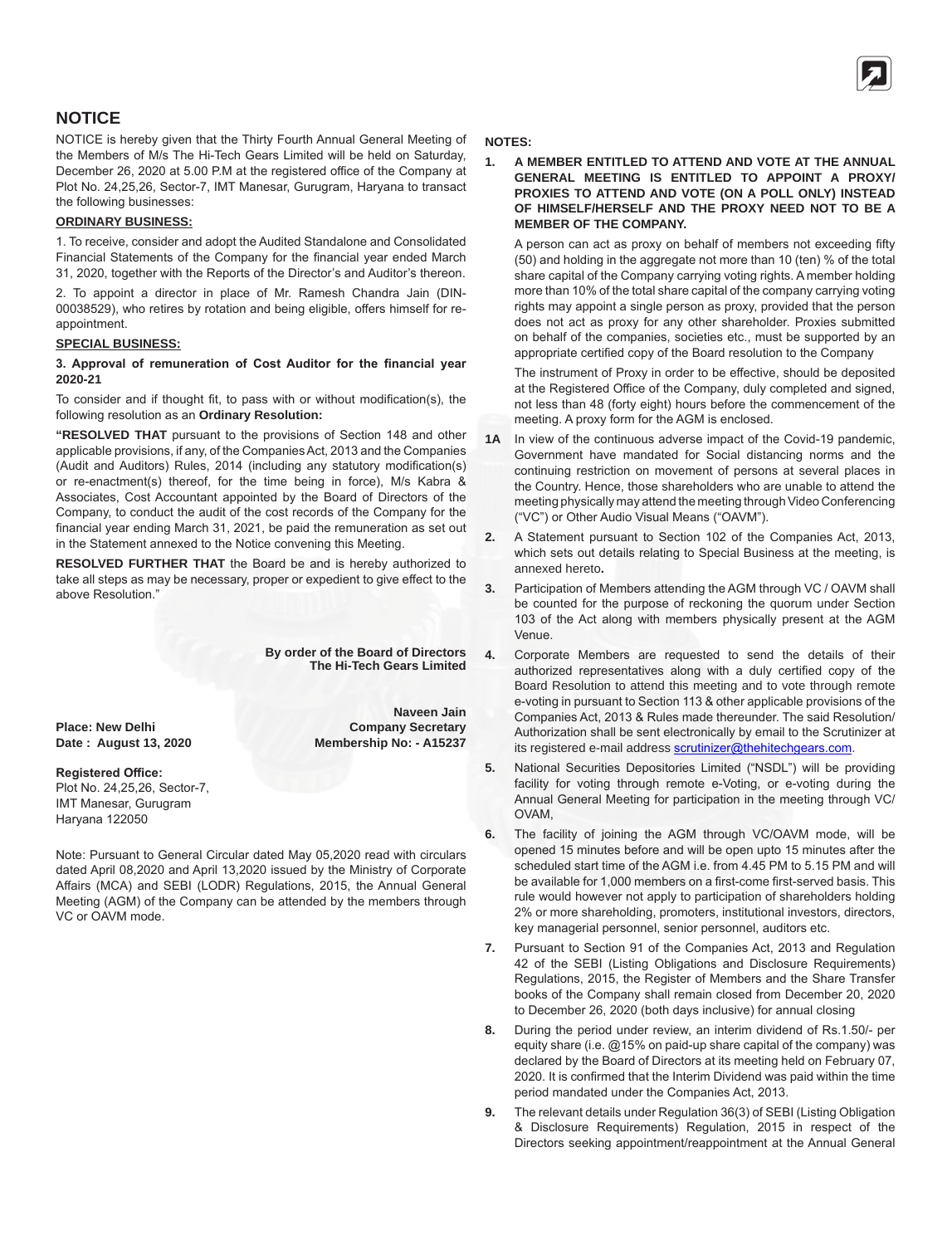Meeting, forms integral part of the Notice. The Directors have furnished the requisite declarations for their appointment/ reappointment.

- **10.** Pursuant to the SEBI Circular No SEBI/HO/MIRSD/DOP1/CIR/ P/2018/73 dated April 20, 2018, every listed company has to update the Bank Account details and PAN of all the members of the Company.
	- In view of above, members are requested to intimate changes, if any, pertaining to their name, postal address, email address (if any) telephone and mobile number, Permanent Account Number (PAN), mandates, nomination, power of attorney, Bank details such as, Name of the Bank and Branch, Bank Account Number, MICR code, IFSC code etc. to their respective Depository Participants (DPs) in case if share are held in electronic form. The Company or its Register and Share Transfer Agent (RTA) (Mas Services Limited) cannot act on any request received directly from members for any change of bank particulars. Such changes are to be intimated only to the Depository Participants of the members.
	- In case, members holding shares in physical form are requested to submit the changes in above particulars to the Company's RTA. The request form for providing the above details (in case if shares are in physical form) is available on website of the Company i.e. www. thehitechgears.com
- **11.** Pursuant to the provision of SEBI (Listing Obligations and Disclosure Requirements) (Fourth Amendment) Regulations, 2018 dated June 08, 2018, which provides that with effect from **December 05, 2018**, no request for transfer of securities shall be processed by the Company or RTA, as the case may be, until and unless the securities are held in the dematerialized form with a depository.

In view of above, the Members holding shares in physical form are requested to consider the same and convert their holding into dematerialized form to eliminate all risk associated with the physical shares. Members can contact the Company or RTA for any further assistance in this regard.

- **12.** Pursuant to the provision of Section 124, 125 and other applicable provisions, if any, of the Companies Act, 2013 read with Investor Education and Protection Fund Authority (Accounting, Audit, Transfer and Refund) Rules, 2016, the amount of dividend which remains unpaid or unclaimed for a period of 7 (Seven) years from the date of transfer of the amount to unpaid dividend account would be eligible for transfer to the "Investor Education and Protection Fund (IEPF)" constituted by the Central Government and thereafter, the shareholders would not be able to make any claims as to the amount of dividend so transferred to the fund from the Company.
- **13.** The Company has transferred the unpaid or unclaimed dividends declared up to financial years 2012-13 (Interim Dividend) to the Investor Education and Protection Fund ("IEPF") established by the Central Government. Subsequently, all shares in respect of which dividends remain unclaimed/ unpaid for seven consecutive years or more are also transferred to IEPF Authority.
- **14.** Adhering to various requirements set out in the Rules, the Company has taken appropriate action for transferring the shares to the Demat Account opened by the IEPF Authority. The Company has also uploaded details of such members whose shares are transferred to IEPF Suspense Account on its website at www.thehitechgears.com
- **15.** Pursuant to Finance Act, 2020 Dividend income will be taxable in the hands of the shareholder w.e.f 1<sup>st</sup> April, 2020 and the Company is required to deduct tax at source (TDS) from dividend paid to members at prescribed rates in the Income Tax Act,1961. In general, to enable compliance with TDS requirements for the ensuing period, when the Board may consider it appropriate to consider dividend, members are requested to complete and/or update their Residential status, PAN, Category as per the IT Act with their depository participant or in case shares are held in physical form, with the Company .
- **16.** Pursuant to the provisions of Section 72 of the Companies Act 2013, the member(s) holding shares in physical form may nominate, in the

prescribed manner, a person to whom all the rights in the shares shall vest in the event of death of the sole holder or all the joint holders. Member(s) holding shares in demat form may contact their respective Depository Participants for availing this facility. In case of joint holders, the member whose name appears as the first holder in the order of names as per the Register of Members of the Company will be entitled to vote at the AGM

With a view to helping us serve the members better, members who hold shares in identical names and in the same order of names in more than one folio are requested to write to the Company to consolidate their holdings in one folio.

**17.** As per the provision of Section 89 read with Section 90 of the Companies Act, 2013, every person who is holding a beneficial interest in the shares of the Company shall submit his/her declaration to the Company in the prescribed form and thereafter the Company shall intimate to the Registrar in the prescribed form along with such declaration.

For the purpose of the above provisions every person means an individual who holds, directly or indirectly, beneficial interest of not less than 10% in the shares of the Company. Therefore every members of the Company is requested to provide the declaration(s) regarding their beneficial interest, if any in the shares of the Company under the said provision of Act. The shareholders are further advised to refer Companies (Significant Beneficial Owners) Amendment Rules, 2019 before making declaration in respect of Beneficial Owner and Significant Beneficial Owner.

**18.** To prevent fraudulent transactions, members are advised to exercise due diligence and notify the Company of any change in address or demise of any member as soon as possible.

#### **DISPATCH OF ANNUAL REPORT THROUGH ELECTRONIC MODE:**

- **19.** In Compliance with the MCA Circulars and SEBI Circular dated May 12, 2020, Notice of AGM along with the Annual Report 2019-20 is being sent only through electronic mode to those members whose e-mail addresses are registered with the Company/ Depository. Members may note that the Notice of AGM and Annual Report 2019-20 will also be available on the Company's website at www.thehitechgears.com, website of the Stock Exchanges i.e. BSE Ltd. at www.bseindia.com and National Stock Exchange of India Ltd. at www.nseindia.com.
- **20.** Shareholders who have not registered their e-mail address or registered an incorrect email address and in consequence the Annual Report, Notice of AGM and e-voting notice could not be serviced, For receiving all communications(including Annual Report) members may send signed copy of the request letter providing the e-mail address, mobile number, self-attested PAN copy along with client master copy (in case of electronic folio)/ copy of share certificate (in case of physical folio) via e-mail at the e-mail id info@masserv.com or secretarial@ thehitechgears.com for obtaining the Annual Report and Notice of AGM
- **21.** For ease of conduct, members who would like to ask questions/ express their views on the items of the businesses to be transacted at the meeting can send in their questions/comments in advance mentioning their name, demat account no./ Folio no., e-mail Id, mobile number etc at secretarial@thehitechgears.com. The queries may be raised precisely and in brief to enable the Company to answer the same suitably depending on the availability of time at the meeting
- **22.** The physical copies of the documents will also be available at the Company's Registered Office for inspection during 11:00 A.M. to 1:00 P.M on any working day except Saturdays and Sundays upto the date of the meeting. Even after registering for e-communication, members are entitled to receive such communication in physical form, upon making a request for the same, by any permissible mode free of cost. For any communication, the shareholders may also send requests to the Company's investor email id: secretarial@thehitechgears.com.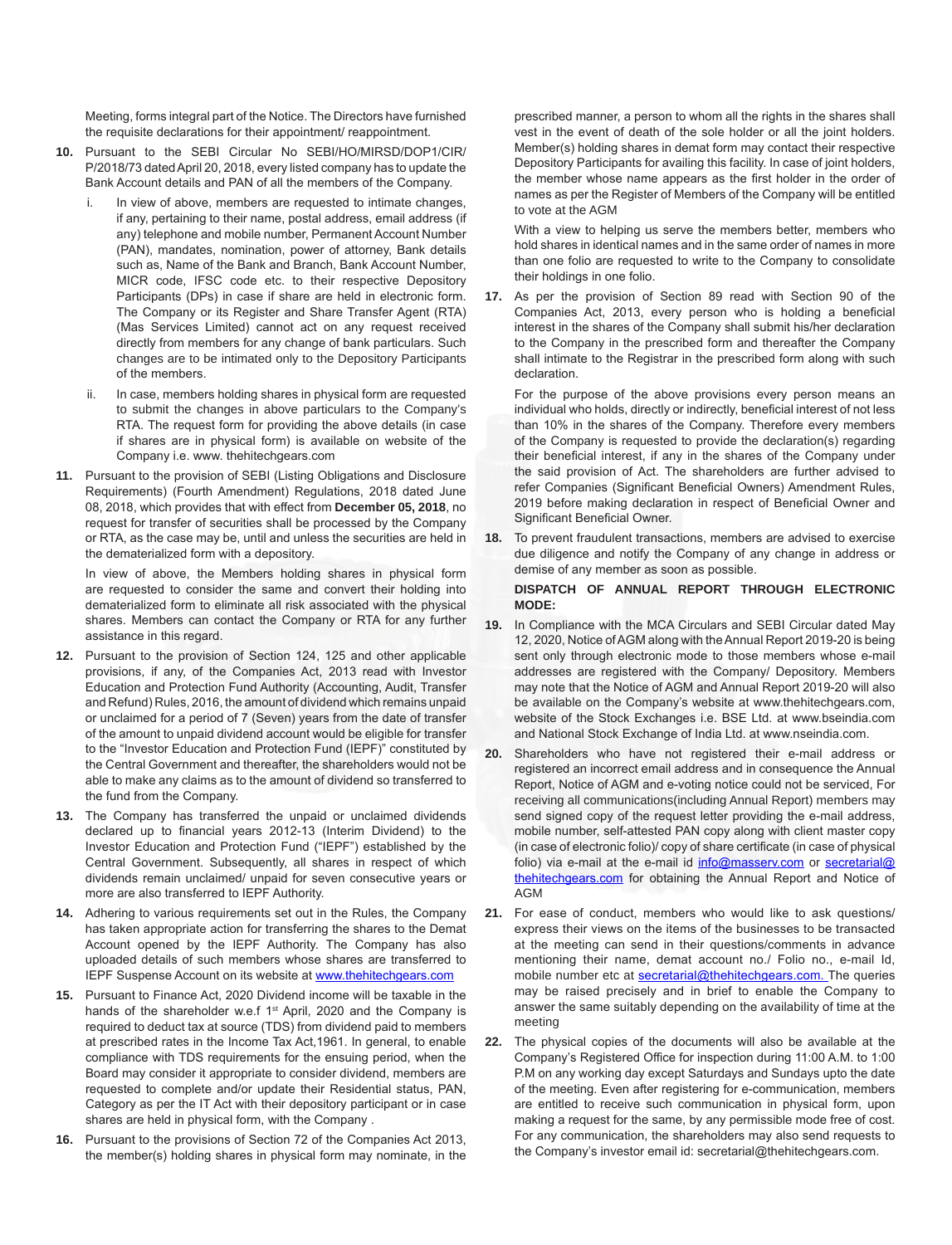

- **23.** The SEBI (Listing Obligations and Disclosure Requirements) Regulations, 2015 have mandated that for making dividend payments, companies whose securities are listed on the stock exchanges shall use electronic clearing services (local, regional or national), direct credit, real time gross settlement, national electronic funds transfer etc. The companies and the registrar and share transfer agents are required to seek relevant bank details of shareholders from depositories/ investors for making payment of dividends in electronic mode. It is also mandatory to print the bank details on the physical instrument if the payment is made in physical mode. Accordingly, shareholders are requested to provide or update (as the case may be) their bank details with the respective Depository Participants for the shares held in dematerialized form and with the Registrar in respect of shares held in physical form.
- **24.** A member can inspect the proxies lodged at any time during the business hours of the Company from the period beginning 24 (twenty four) hours before the time fixed for the commencement of the meeting and ending with the conclusion of the meeting, provided that not less than 3 (three) days of notice in writing is given to the Company before the commencement of the meeting.
- **25.** Route Map and details of Prominent Landmarks of the venue of the meeting is annexed with this notice.

#### **26. Instruction for e-voting and joining the AGM are as follows:-**

- a. Pursuant to section 108 of the Companies Act, 2013 and the Rules framed thereunder and as per Regulation 44 of SEBI (Listing Obligation & Disclosure Requirements) Regulations, 2015, members are provided with the facility to cast their vote electronically, through the e-voting services provided by NSDL, on all the resolutions set forth in this 34th AGM Notice of the Company. The members may cast their votes using an electronic voting system from a place other than the venue of the meeting ('remote e-voting').
- b. The Company has fixed December 19, 2020 as the Cut –off Date for remote e-voting. The remote e-voting / voting rights of the shareholders/ beneficial owners shall be reckoned on the equity shares held by them as at close of business hours on the Cut-off Date i.e, December 19, 2020 only. A person who is not a member as on the Cut-Off date should treat this Notice for information purposes only.
- c. The remote e-voting period commences on December 23, 2020 (9:00 A.M. IST) and ends on December 25, 2020 (5:00 P.M. IST). During this period, Members of the Company, holding shares either in physical form or in dematerialized form, as on the Cutoff Date of December 19, 2020, may cast their vote by remote e-voting. The E-voting module shall be disabled by NSDL for voting after 05:00 p.m (IST) on December 25, 2020.
- d. Ms. Akarshika Goel and/or Mr. Alok Jain, partners of M/s Grover Ahuja & Associates, Practicing Company Secretaries and/or Mr. Chetan Bhadouria, Partner of Corporates Doctor LLP have been appointed as the Scrutinizer to scrutinize the voting and remote e-voting process in a fair and transparent manner.
- e. The facility for voting through ballot paper shall be made available at the AGM and the Members attending the meeting who have not cast their vote by remote e-voting shall be able to exercise their right at the meeting through ballot paper. Once the vote on a resolution is cast by the Member, the Member shall not be allowed to change it subsequently.
- f. Members can opt for only one mode of voting, i.e., either by Ballot Form or remote e-voting or through e-Voting (where the members attending the meeting though VC or OAVM) . In case Members cast their votes through any of the mode, voting done by remote e-voting shall prevail and votes cast through Ballot Form or e-voting shall be treated as invalid.

#### **A. For Remote e- voting:**

- **1. (I) In case of Members receiving e-mail from NSDL/RTA/ Company (For those members whose e- mail addresses are registered with Company/Depositories):**
	- i. Launch internet browser and open https://www.evoting.nsdl. com
	- ii. Click on Shareholder Login.
	- iii. If you are already registered with NSDL for remote e-voting then you can use your existing User Id and Password/PIN for casting your vote.
	- iv. If you are logging in for the first time, please enter the 'User Id' and 'Initial Password' then click on 'Login'.
	- v. Home page of remote e-voting will open. Click on remote e-voting: Active Voting Cycles.
	- vi. Select 'EVEN' i.e. 115044 of '**THE HI-TECH GEARS LIMITED'**.
	- vii. Now you are ready for remote e-voting as 'Cast Vote' page opens.
	- viii. Cast your vote by selecting appropriate option and click on 'Submit'. Click on 'Confirm' when prompted.
	- ix. Upon confirmation, the message 'Vote cast successfully' will be displayed.
	- x. Once you have confirmed your vote on the resolution, you cannot modify your vote.
	- xi. Institutional shareholders (i.e. other than individuals, HUF, NRI, etc.) are required to send scanned copy (PDF/JPG Format) of the relevant Board Resolution/Authority letter, etc. together with attested specimen signature of the duly authorized signatory(ies) who are authorized to vote, to the Scrutinizer through e-mail to scrutinizer@thehitechgears. com with a copy marked to evoting@nsdl.co.in.

*Note: If you forgot your password, you can reset your password by using "Forgot User Details/Password" or "Physical User Reset Password" option directly available on www.evoting.nsdl. com or contact NSDL at the following toll free no.: 1800-222- 990.*

|             | <b>Manner of Holding</b>                               | User ID |
|-------------|--------------------------------------------------------|---------|
| $ a\rangle$ | For Members who hold shares in Demat DPID+ ClientID    |         |
|             | Account                                                |         |
| (b)         | For Members who hold shares in Physical Even No+ Folio |         |
|             | Mode                                                   | l No    |

- 2. A member may participate in the AGM even after exercising his right to vote through remote e-voting but shall not be allowed to vote again at the AGM.
- 3. A person, whose name is recorded in the register of members or in the register of beneficial owners maintained by the depositories as on the cut-off date only shall be entitled to avail the facility of remote e-voting as well as voting at the AGM through electronic mode.
- 4. The Chairman shall, at the AGM, at the end of discussion on the resolutions on which voting is to be held, allow voting with the assistance of scrutinizer, by
	- a. Use of "Ballot Paper" for all those members who are present at the AGM but have not cast their votes by availing the remote e-voting facility;
	- b. Voting through VC or OAVM who are attending the AGM through this mode.
- 5. The Scrutinizer shall after the conclusion of voting at the AGM, will first count the votes cast at the meeting and thereafter unblock the votes cast through remote e-voting in the presence of at least two witnesses not in the employment of the Company and shall make, not later than three days of the conclusion of the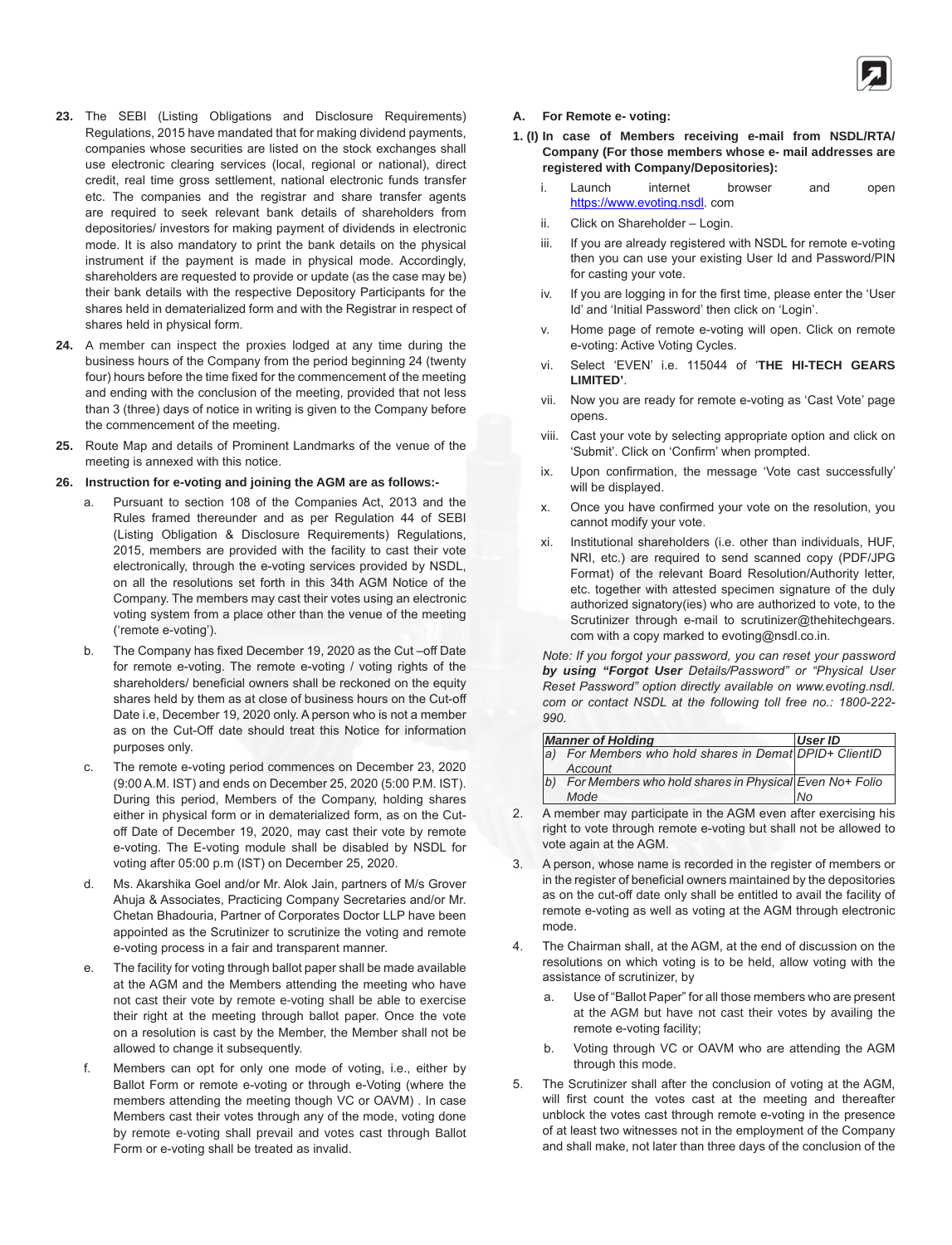AGM, a consolidated scrutinizer's report of the total votes cast in favour or against, if any, to the Chairman or a person authorized by him in writing, who shall countersign the same and declare the result of the voting forthwith.

6. The Results declared along with the report of the Scrutinizer shall be placed on the website of the Company www.thehitechgears.com and on the website of NSDL immediately after the declaration of result by the Chairman or a person authorized by him in writing and communicated to the Stock Exchanges.

#### **B. E-Voting during AGM**

- 1. The procedure for e-Voting on the day of the AGM is same as the instructions mentioned above for remote e-voting.
- 2. Only those Members/ shareholders, who will be present in the AGM through VC/OAVM facility and have not cast their vote on the Resolutions through remote e-Voting and are otherwise not barred from doing so, shall be eligible to vote through e-Voting system in the AGM.
- 3. Members who have voted through Remote e-Voting will be eligible to attend the AGM. However, they will not be eligible to vote at the AGM.

#### **Procedure for joining the AGM through VC/OAVM**

- 1. Member will be provided with a facility to attend the AGM through VC/OAVM through the NSDL e-Voting system. Members may access the same at https://www.evoting.nsdl. com under shareholders/members login by using the remote e-voting credentials. The link for VC/OAVM will be available in shareholder/members login where the EVEN of Company will be displayed. Please note that the members who do not have the User ID and Password for e-Voting or have forgotten the User ID and Password may retrieve the same by following the remote e-Voting instructions mentioned in the notice to avoid last minute rush. Further members can also use the OTP based login for logging into the e-Voting system of NSDL.
- 2. Members are encouraged to join the Meeting through Laptops for better experience.
- 3. Further Members will be required to allow Camera and use Internet with a good speed to avoid any disturbance during the meeting.
- 4. Please note that Participants Connecting from Mobile Devices or Tablets or through Laptop connecting via Mobile Hotspot may experience Audio/Video loss due to Fluctuation in their respective network. It is therefore recommended to use Stable Wi-Fi or LAN Connection to mitigate any kind of aforesaid glitches.
- 5. Shareholders who would like to express their views/ask questions during the meeting may register themselves as a speaker may send their request mentioning their name, demat account number/folio number, email id, mobile number at secretarial@ thehitechgears.com.
- 6. Shareholders, who would like to express their views/have questions may send their questions in advance mentioning their name demat account number/folio number, email id, mobile number at secretarial@thehitechgears.com. The same will be replied by the company suitably.
- 7. Those shareholders who have registered themselves as a speaker will only be allowed to express their views/ask questions during the meeting.

## **STATEMENT ANNEXED TO THE NOTICE IN RESPECT OF THE SPECIAL BUSINESSES PURSUANT TO SECTION 102 OF THE COMPANIES ACT, 2013**

# **Item No. 3**

The Board, on the recommendation of the Audit Committee, has approved the appointment and remuneration of M/s Kabra & Associates, Cost Accountants as the Cost Auditors of the Company to conduct the audit of

the cost records of the Company for the financial year 2020-21 at a fee of upto Rs. 0.125 million plus Service Tax and out of pocket expenses.

In accordance with the provisions of Section 148 of the Act read with the Companies (Audit and Auditors) Rules, 2014, the remuneration payable to the Cost Auditors, has to be ratified by the members of the Company. Accordingly, consent of the members is sought for passing an Ordinary Resolution for ratification of the remuneration payable to the Cost Auditors for the financial year ending March 31, 2021.

Your Directors recommend the resolution set forth in item no. 3 for approval of the members as an **Ordinary Resolution.**

None of the Directors, Key Managerial Personnel of the Company and their relatives are concerned or interested, financial or otherwise, in the agenda as set out at Item No. 3 of the Notice.

**By order of the Board of Directors The Hi-Tech Gears Limited**

Place: New Delhi **Naveen Jain** Naveen Jain Date: August 13, 2020 **Company Secretary Membership No: - A15237**

**Registered Office:** Plot No. 24,25,26, Sector-7, IMT Manesar, Gurugram Haryana 122050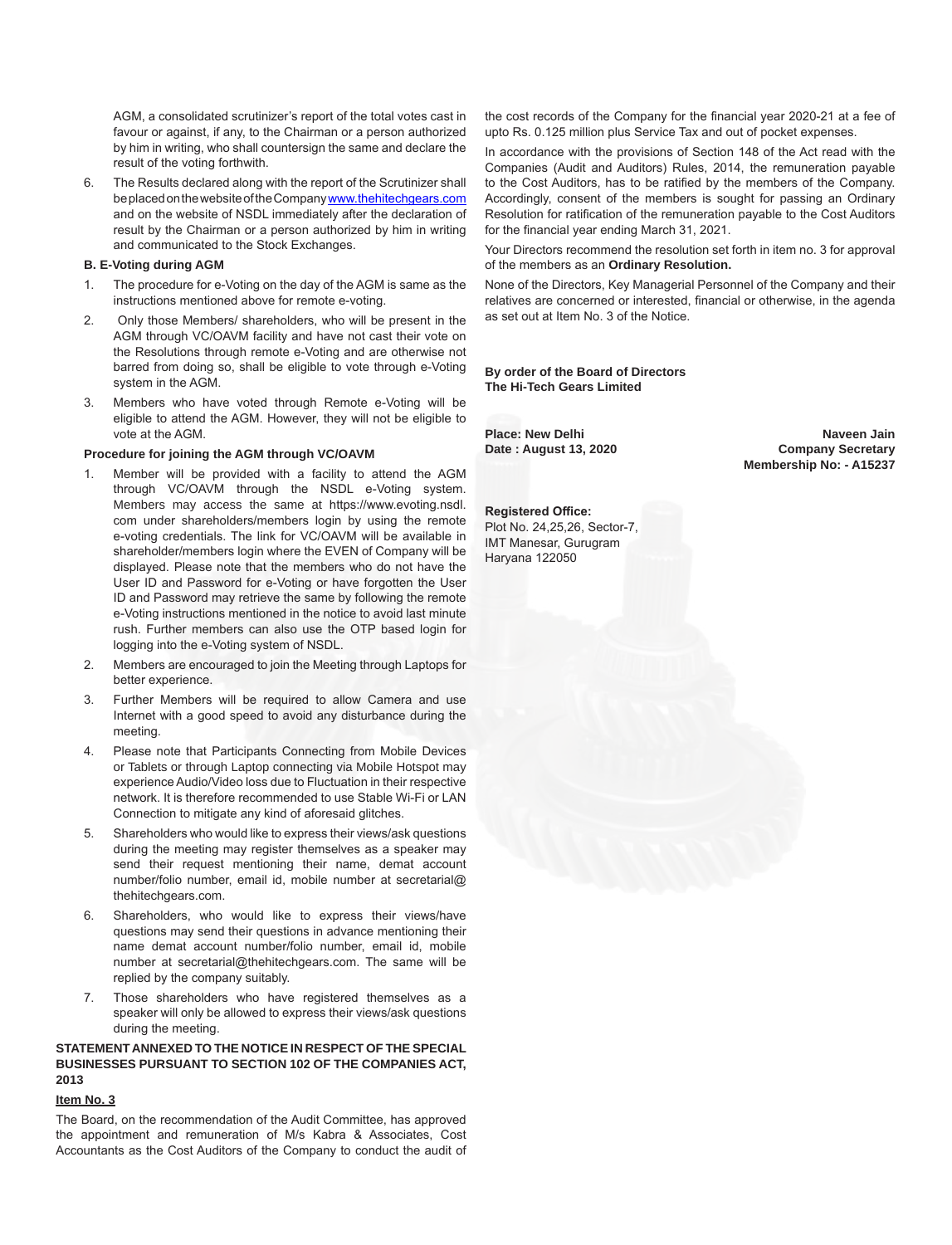

# **Annexure A**

| <b>Particulars</b>                                                              | Mr. Ramesh Chandra Jain                                                                                                                                                                                                                                                                                                                                                                                                                                                                                                                                                                                                                                                                                                                                                   |  |
|---------------------------------------------------------------------------------|---------------------------------------------------------------------------------------------------------------------------------------------------------------------------------------------------------------------------------------------------------------------------------------------------------------------------------------------------------------------------------------------------------------------------------------------------------------------------------------------------------------------------------------------------------------------------------------------------------------------------------------------------------------------------------------------------------------------------------------------------------------------------|--|
| <b>Directors Identification Number (DIN)</b>                                    | 00038529                                                                                                                                                                                                                                                                                                                                                                                                                                                                                                                                                                                                                                                                                                                                                                  |  |
| Date of Birth & Age                                                             | 22/12/1946, 74 years                                                                                                                                                                                                                                                                                                                                                                                                                                                                                                                                                                                                                                                                                                                                                      |  |
| Date of Initial appointment                                                     | 10/08/2011                                                                                                                                                                                                                                                                                                                                                                                                                                                                                                                                                                                                                                                                                                                                                                |  |
| Date of current re-appointment                                                  | At the 31 <sup>st</sup> AGM held on September 29, 2017, he was re-appointed as Non-Executive Director,<br>liable to retire by rotation. Being eligible, he has now offered himself for re-appointment.                                                                                                                                                                                                                                                                                                                                                                                                                                                                                                                                                                    |  |
| <b>Experience &amp; Expertise</b>                                               | Mr. Jain possesses a combination of the strategic thinking and perspective, along with sound<br>operations experience.<br>He was rated the best student of the session 1972-73 and was awarded 'Society of<br>British Aerospace Company Award' at Cranfield University.<br>He served as Vice Chairman of Eicher Group and he has rich experience of 42 years. He<br>$\bullet$<br>has worked for Eicher Group at various senior levels for 25 years.<br>He was Chairman, Haryana State Council for one year; Chairman, Manufacturing<br>$\bullet$<br>subcommittee for four years; and Chairman HR subcommittee for year 2007-08 and<br>2008-09. He has been invited by UNIDO and FAO on consultative Committees and also<br>as a guest speaker to South Korea, Italy, etc. |  |
| Qualification                                                                   | B. Tech (Honors) in Mechanical Engineering (1968) from IIT.<br>1.<br>2.<br>Masters in Industrial Management (1973) from Cranfield University, UK                                                                                                                                                                                                                                                                                                                                                                                                                                                                                                                                                                                                                          |  |
| Board Membership of other Companies as on<br>31/03/2020.                        | The Hi-Tech Robotic Systemz Limited<br> 1.<br>Minda Sai Limited<br>2.<br>3.<br><b>Frick India Limited</b><br>Indoi Systems Private Limited<br>4.<br><b>Modern Automotives Limited</b><br>5.<br>6.<br><b>Titagarh Agrico Private Limited</b><br>7.<br>Kamdhenu Limited                                                                                                                                                                                                                                                                                                                                                                                                                                                                                                     |  |
| Chairman/ Member of the Committee of the Board of<br>Directors as on 31/03/2020 | <b>Frick India Limited</b><br>Audit Committee (Member)<br>$\bullet$<br>Nomination and Remuneration Committee (Chairman)<br>$\bullet$<br>Corporate Social Responsibility (Chairman)<br>$\bullet$<br>Stakeholder Relationship Committee (Chairman)<br>$\bullet$<br><b>Minda Sai Limited</b><br>Audit Committee (Member)<br>Corporate Social Responsibility (Member)<br>The Hi-Tech Gears Limited<br>Corporate Social Responsibility Committee (Member)<br>The Hi-Tech Robotic Systemz Limited<br>Corporate Social Responsibility Committee (Member)                                                                                                                                                                                                                         |  |
| Number of shares held in the Company as on<br>31/03/2020                        |                                                                                                                                                                                                                                                                                                                                                                                                                                                                                                                                                                                                                                                                                                                                                                           |  |
| <b>Relationship with Directors</b>                                              | None                                                                                                                                                                                                                                                                                                                                                                                                                                                                                                                                                                                                                                                                                                                                                                      |  |

1. For the purpose of Board and Membership of Committees/ Chairman, Indian Companies are considered.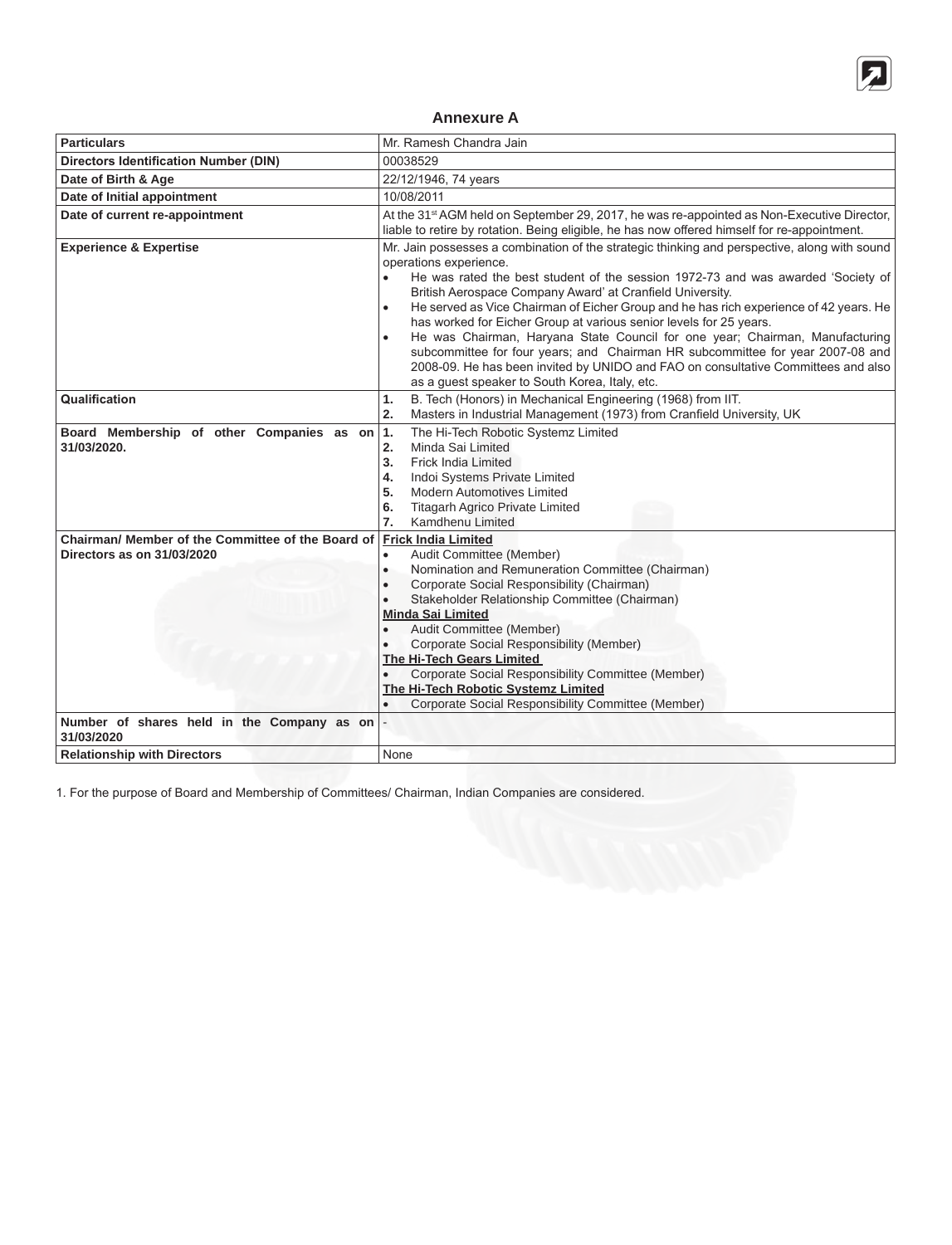# **The Hi-Tech Gears Limited**

 **Registered Office: - Plot No. 24-26, Sector-7,IMT Manesar, Gurugram Haryana 122050 CIN- L29130HR1986PLC081555, Website: - www.thehitechgears.com Tel.: +91(124)4715100, Fax: +91(124)2806085, e-mail id: secretarial@thehitechgears.com**

#### **FORM NO. MGT-11 PROXY FORM**

[Pursuant to Section 105(6) of the Companies Act, 2013 and Rule 19(3) of the Companies (Management and Administration) Rules, 2014]

|  | I/We, being the member (s) of  shares of the The Hi-Tech Gears Limited, hereby appoint: |  |
|--|-----------------------------------------------------------------------------------------|--|
|  |                                                                                         |  |
|  |                                                                                         |  |
|  |                                                                                         |  |
|  |                                                                                         |  |
|  |                                                                                         |  |
|  |                                                                                         |  |
|  |                                                                                         |  |

whose signatures are appended below as my/our proxy to attend and vote (on a poll) for me/us and on my/our behalf at the 34<sup>th</sup> Annual General Meeting of the Company, to be held on Saturday the 26<sup>th</sup> Day of December, 2020 at 5:00 P.M. at registered office at Plot No. 24-26, Sector-7, IMT Manesar, Gurugram, Haryana 122050 and at any adjournment thereof in respect of such resolutions as are indicated below:

| S. No.                          |                                                                                                                                                                                                                                                   | <b>Resolutions</b>            |                                |                               | No. of shares | For* | Against*         |
|---------------------------------|---------------------------------------------------------------------------------------------------------------------------------------------------------------------------------------------------------------------------------------------------|-------------------------------|--------------------------------|-------------------------------|---------------|------|------------------|
|                                 |                                                                                                                                                                                                                                                   | <b>Ordinary Business:</b>     |                                |                               |               |      |                  |
| $\overline{1}$                  | To receive, consider and adopt the Standalone and Consolidated Audited Financial Statements of the Company for the financial year<br>ended March 31, 2020, together with the reports of the Director's and Auditor's thereon- Ordinary Resolution |                               |                                |                               |               |      |                  |
| $\overline{2}$                  | To appoint a director in place of Mr. Ramesh Chandra Jain (DIN-00038529) who retires by rotation and being eligible has offered himself<br>for re-appointment- Ordinary Resolution                                                                |                               |                                |                               |               |      |                  |
|                                 | <b>Special Business:</b>                                                                                                                                                                                                                          |                               |                                |                               |               |      |                  |
| 3                               | Approval of remuneration of Cost Auditor for the financial year 2020-21 - Ordinary Resolution                                                                                                                                                     |                               |                                |                               |               |      |                  |
|                                 |                                                                                                                                                                                                                                                   |                               |                                |                               |               |      |                  |
|                                 |                                                                                                                                                                                                                                                   | (Date)                        | (Month)                        |                               |               |      | Affix<br>Revenue |
| Signature of the Shareholder(s) |                                                                                                                                                                                                                                                   |                               | Stamp                          |                               |               |      |                  |
| Signatures of:                  |                                                                                                                                                                                                                                                   |                               |                                |                               |               |      |                  |
|                                 |                                                                                                                                                                                                                                                   | <br><b>First Proxy Holder</b> | <br><b>Second Proxy Holder</b> | <br><b>Third Proxy Holder</b> |               |      |                  |

**Notes:-**

\*1. Please put a'√' 'in the Box in the appropriate column. If you leave 'For' or 'Against' column blank in respect of any or all of the resolutions, your proxy will be entitled to vote in the matter as he/she thinks appropriate.

2. Proxy needs not to be a member of the Company. A person can act as proxy on behalf of for a maximum of fifty members and holding in the aggregate not more than ten percent of the total share capital of the Company carrying voting rights. Provided that a member holding more than ten percent, of the total share capital of the Company carrying voting rights may appoint a single person as proxy and such person shall not act as proxy for any other person or shareholder.

3. This form of proxy in order to be effective should be duly executed and deposited at the Registered Office of the Company at Plot No. 24-26, Sector-7, IMT Manesar, Gurugram, Haryana 122050 at least 48 hours before the time of the Meeting.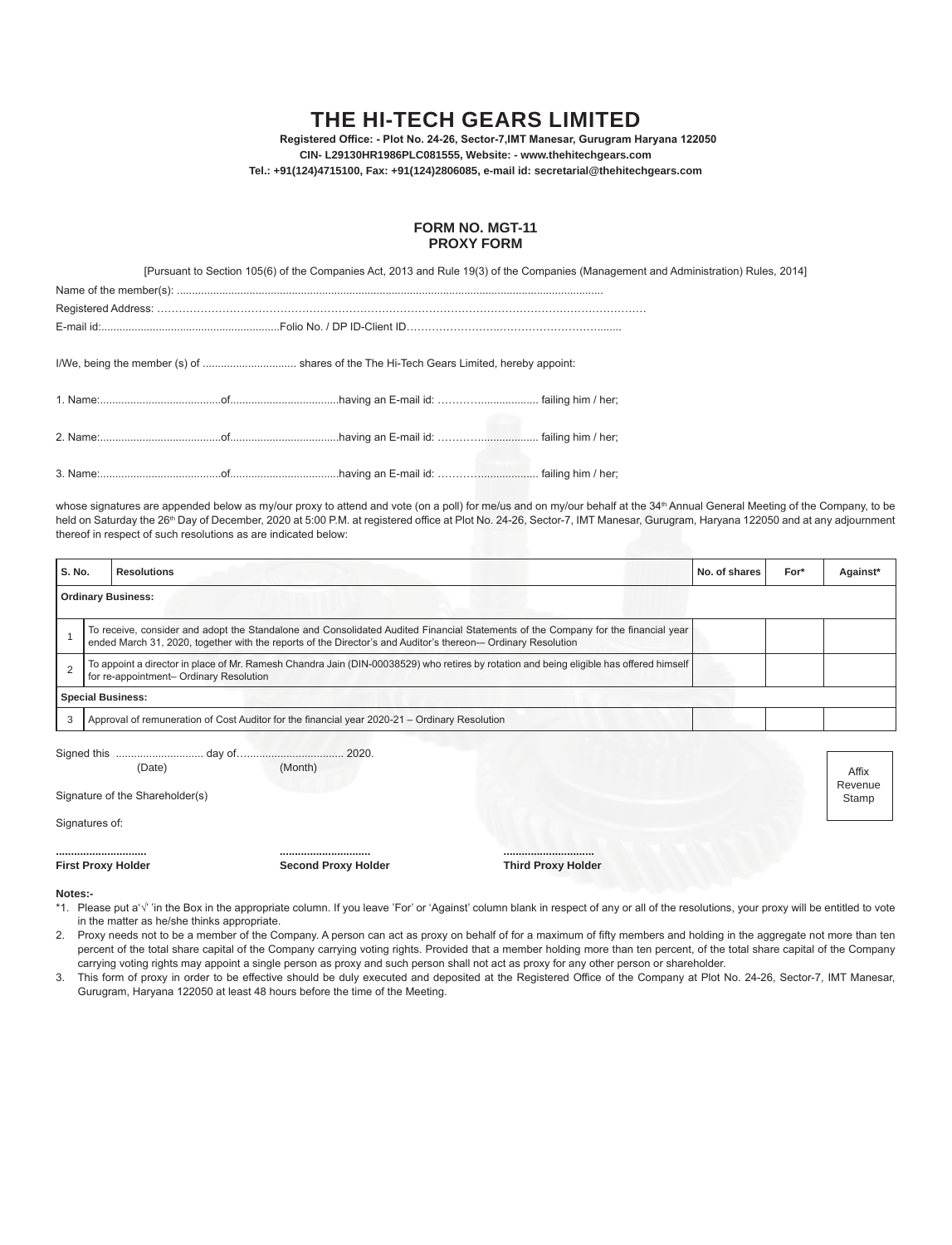

**Registered Office: -** Plot No. 24-26, Sector-7, IMT Manesar, Gurugram Haryana 122050 **CIN- L29130HR1986PLC081555 Website: -** www.thehitechgears.com **Tel.:** +91(124)4715100 **Fax:** +91(124)2806085 **e-mail id:** secretarial@thehitechgears.com

# **ELECTRONIC VOTING PARTICULARS**

| <b>EVEN</b>                      | <b>USER ID</b> | <b>PASSWORD</b> | <b>NO. OF SHARES</b> |
|----------------------------------|----------------|-----------------|----------------------|
| (Electronic Voting Event Number) |                |                 |                      |
|                                  |                |                 |                      |
|                                  |                |                 |                      |

**The e-voting facility will be available during the following voting period:**

| Commencement of e-voting | From 09:00 A.M. (IST) on December 23, 2020 |
|--------------------------|--------------------------------------------|
| <b>End of e-voting</b>   | Upto 05:00 P.M. (IST) on December 25, 2020 |

**The cut-off date (i.e. the record date) for the purpose of e-voting is December 19, 2020**



**Registered Office: -** Plot No. 24-26, Sector-7, IMT Manesar, Gurugram Haryana 122050 **CIN- L29130HR1986PLC081555 Website: -** www.thehitechgears.com **Tel.:** +91(124)4715100 **Fax:** +91(124)2806085 **e-mail id:** secretarial@thehitechgears.com

## **ATTENDANCE SLIP**

I/We hereby record my presence at the 34<sup>th</sup> Annual General Meeting held on Saturday, December 26, 2020 at 5.00 P.M. at the registered office of **the Company at Plot No. 24-26, Sector-7, IMT Manesar, Gurugram Haryana 122050**

**Name of the Shareholders or Proxy (In Block Letters) ..........................................................................................................................**

**No. of Shares Held ..........................................................................................................................**

**Regd. Folio No./DPID-CLID ..........................................................................................................................**

 **.....................................................................**

 **(Signature of the Shareholder/Proxy)**

**Note: PLEASE COMPLETE THIS ATTENDENCE SLIP AND HAND IT OVER AT THE ENTRANCE OF THE HALL.**